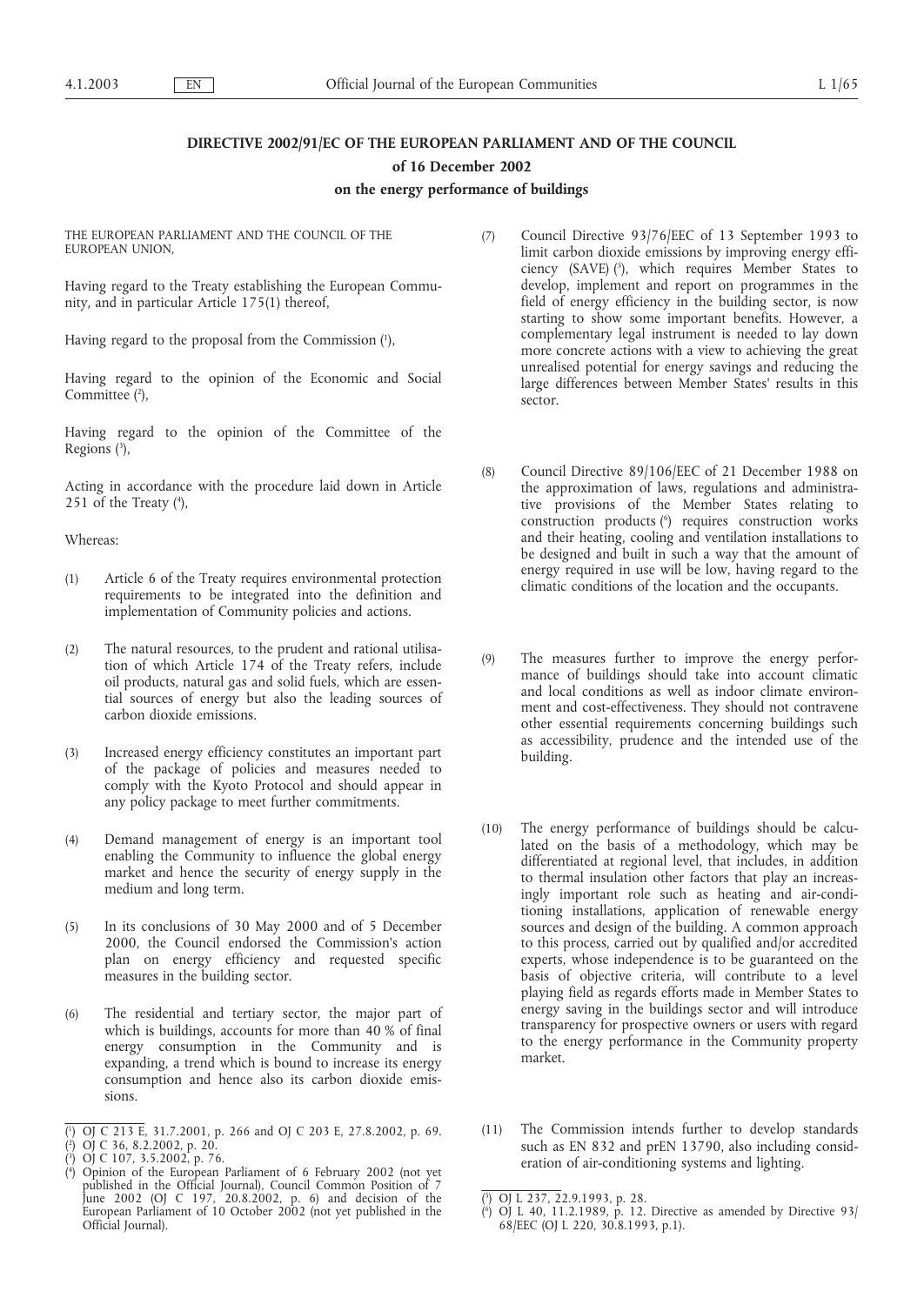- (12) Buildings will have an impact on long-term energy consumption and new buildings should therefore meet minimum energy performance requirements tailored to the local climate. Best practice should in this respect be geared to the optimum use of factors relevant to enhancing energy performance. As the application of alternative energy supply systems is generally not explored to its full potential, the technical, environmental and economic feasibility of alternative energy supply systems should be considered; this can be carried out once, by the Member State, through a study which produces a list of energy conservation measures, for average local market conditions, meeting cost-effectiveness criteria. Before construction starts, specific studies may be requested if the measure, or measures, are deemed feasible.
- (13) Major renovations of existing buildings above a certain size should be regarded as an opportunity to take costeffective measures to enhance energy performance. Major renovations are cases such as those where the total cost of the renovation related to the building shell and/or energy installations such as heating, hot water supply, air-conditioning, ventilation and lighting is higher than 25 % of the value of the building, excluding the value of the land upon which the building is situated, or those where more than 25 % of the building shell undergoes renovation.
- (14) However, the improvement of the overall energy performance of an existing building does not necessarily mean a total renovation of the building but could be confined to those parts that are most relevant for the energy performance of the building and are cost-effective.
- (15) Renovation requirements for existing buildings should not be incompatible with the intended function, quality or character of the building. It should be possible to recover additional costs involved in such renovation within a reasonable period of time in relation to the expected technical lifetime of the investment by accrued energy savings.
- (16) The certification process may be supported by programmes to facilitate equal access to improved energy performance; based upon agreements between organisations of stakeholders and a body appointed by the Member States; carried out by energy service companies which agree to commit themselves to undertake the identified investments. The schemes adopted should be supervised and followed up by Member States, which should also facilitate the use of incentive systems. To the extent possible, the certificate should describe the actual energy-performance situation of the building and may be revised accordingly. Public authority buildings and buildings frequently visited by the public should set an example by taking environmental and energy considerations into account and therefore should be subject to

energy certification on a regular basis. The dissemination to the public of this information on energy performance should be enhanced by clearly displaying these energy certificates. Moreover, the displaying of officially recommended indoor temperatures, together with the actual measured temperature, should discourage the misuse of heating, air-conditioning and ventilation systems. This should contribute to avoiding unnecessary use of energy and to safeguarding comfortable indoor climatic conditions (thermal comfort) in relation to the outside temperature.

- (17) Member States may also employ other means/measures, not provided for in this Directive, to encourage enhanced energy performance. Member States should encourage good energy management, taking into account the intensity of use of buildings.
- (18) Recent years have seen a rise in the number of air-conditioning systems in southern European countries. This creates considerable problems at peak load times, increasing the cost of electricity and disrupting the energy balance in those countries. Priority should be given to strategies which enhance the thermal performance of buildings during the summer period. To this end there should be further development of passive cooling techniques, primarily those that improve indoor climatic conditions and the microclimate around buildings.
- (19) Regular maintenance of boilers and of air-conditioning systems by qualified personnel contributes to maintaining their correct adjustment in accordance with the product specification and in that way will ensure optimal performance from an environmental, safety and energy point of view. An independent assessment of the total heating installation is appropriate whenever replacement could be considered on the basis of cost-effectiveness.
- (20) The billing, to occupants of buildings, of the costs of heating, air-conditioning and hot water, calculated in proportion to actual consumption, could contribute towards energy saving in the residential sector. Occupants should be enabled to regulate their own consumption of heat and hot water, in so far as such measures are cost effective.
- (21) In accordance with the principles of subsidiarity and proportionality as set out in Article 5 of the Treaty, general principles providing for a system of energy performance requirements and its objectives should be established at Community level, but the detailed implementation should be left to Member States, thus allowing each Member State to choose the regime which corresponds best to its particular situation. This Directive confines itself to the minimum required in order to achieve those objectives and does not go beyond what is necessary for that purpose.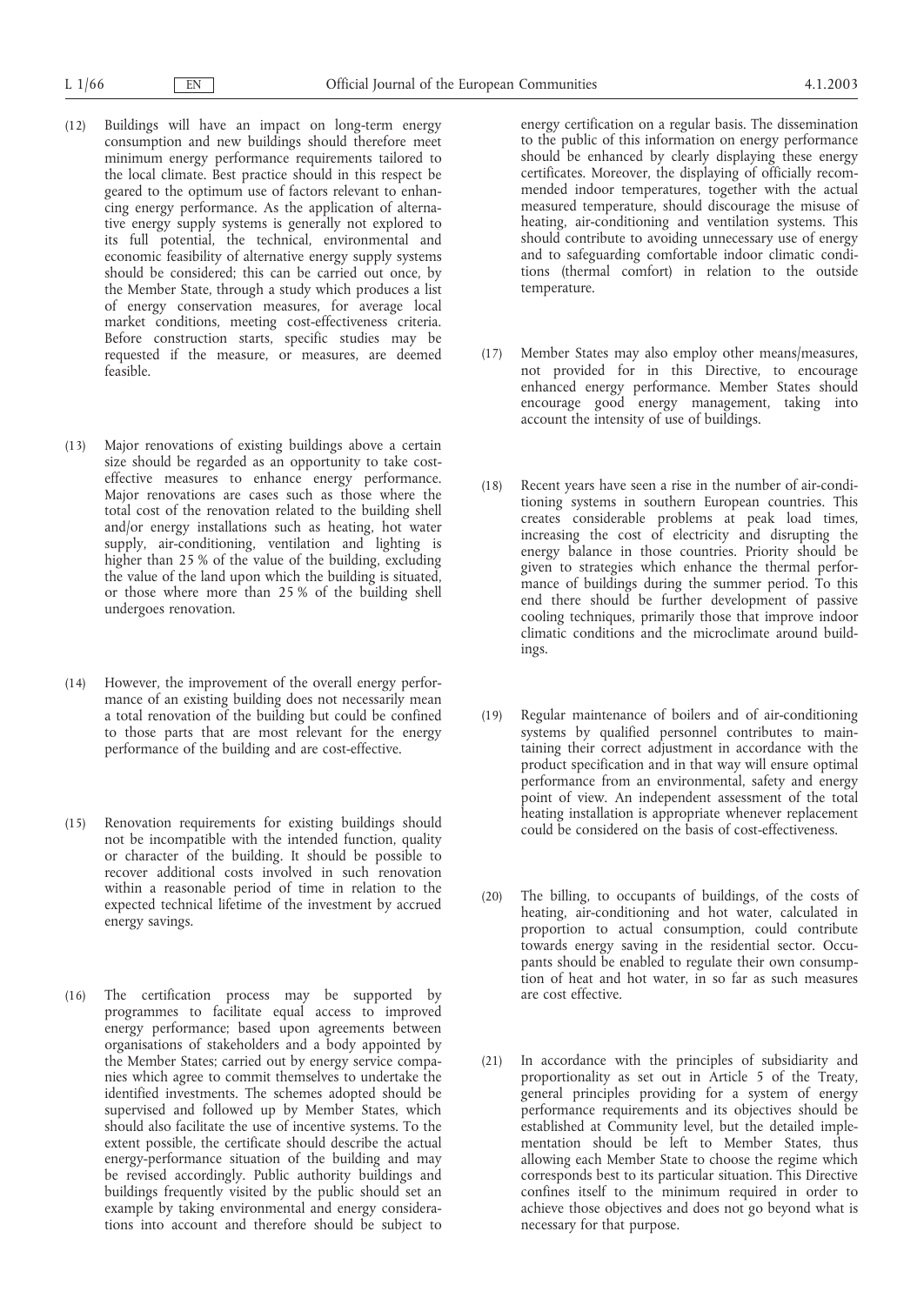- (22) Provision should be made for the possibility of rapidly adapting the methodology of calculation and of Member States regularly reviewing minimum requirements in the field of energy performance of buildings with regard to technical progress, *inter alia*, as concerns the insulation properties (or quality) of the construction material, and to future developments in standardisation.
- (23) The measures necessary for the implementation of this Directive should be adopted in accordance with Council Decision 1999/468/EC of 28 June 1999 laying down the procedures for the exercise of implementing powers conferred on the Commission (1 ),

HAVE ADOPTED THIS DIRECTIVE:

#### *Article 1*

#### **Objective**

The objective of this Directive is to promote the improvement of the energy performance of buildings within the Community, taking into account outdoor climatic and local conditions, as well as indoor climate requirements and cost-effectiveness.

This Directive lays down requirements as regards:

- (a) the general framework for a methodology of calculation of the integrated energy performance of buildings;
- (b) the application of minimum requirements on the energy performance of new buildings;
- (c) the application of minimum requirements on the energy performance of large existing buildings that are subject to major renovation;
- (d) energy certification of buildings; and
- (e) regular inspection of boilers and of air-conditioning systems in buildings and in addition an assessment of the heating installation in which the boilers are more than 15 years old.

#### *Article 2*

#### **Definitions**

For the purpose of this Directive, the following definitions shall apply:

- 1. 'building': a roofed construction having walls, for which energy is used to condition the indoor climate; a building may refer to the building as a whole or parts thereof that have been designed or altered to be used separately;
- 2. 'energy performance of a building': the amount of energy actually consumed or estimated to meet the different needs associated with a standardised use of the building, which may include, *inter alia*, heating, hot water heating, cooling, ventilation and lighting. This amount shall be reflected in one or more numeric indicators which have been calculated, taking into account insulation, technical and installation characteristics, design and positioning in relation to climatic aspects, solar exposure and influence of neighbouring structures, own-energy generation and other factors, including indoor climate, that influence the energy demand;
- 3. 'energy performance certificate of a building': a certificate recognised by the Member State or a legal person designated by it, which includes the energy performance of a building calculated according to a methodology based on the general framework set out in the Annex;
- 4. 'CHP' (combined heat and power): the simultaneous conversion of primary fuels into mechanical or electrical and thermal energy, meeting certain quality criteria of energy efficiency;
- 5. 'air-conditioning system': a combination of all components required to provide a form of air treatment in which temperature is controlled or can be lowered, possibly in combination with the control of ventilation, humidity and air cleanliness;
- 6. 'boiler': the combined boiler body and burner-unit designed to transmit to water the heat released from combustion;
- 7. 'effective rated output (expressed in kW)': the maximum calorific output specified and guaranteed by the manufacturer as being deliverable during continuous operation while complying with the useful efficiency indicated by the manufacturer;
- 8. 'heat pump': a device or installation that extracts heat at low temperature from air, water or earth and supplies the heat to the building.

#### *Article 3*

### **Adoption of a methodology**

Member States shall apply a methodology, at national or regional level, of calculation of the energy performance of buildings on the basis of the general framework set out in the Annex. Parts 1 and 2 of this framework shall be adapted to technical progress in accordance with the procedure referred to in Article 14(2), taking into account standards or norms applied in Member State legislation.

This methodology shall be set at national or regional level.

The energy performance of a building shall be expressed in a transparent manner and may include a  $CO<sub>2</sub>$  emission indicator.

#### *Article 4*

### **Setting of energy performance requirements**

1. Member States shall take the necessary measures to ensure that minimum energy performance requirements for buildings are set, based on the methodology referred to in Article 3. When setting requirements, Member States may differentiate between new and existing buildings and different categories of buildings. These requirements shall take account of general indoor climate conditions, in order to avoid possible negative effects such as inadequate ventilation, as well as local conditions and the designated function and the age of the building. These requirements shall be reviewed at regular intervals which should not be longer than five years and, if necessary, updated in order to reflect technical progress in the building sector.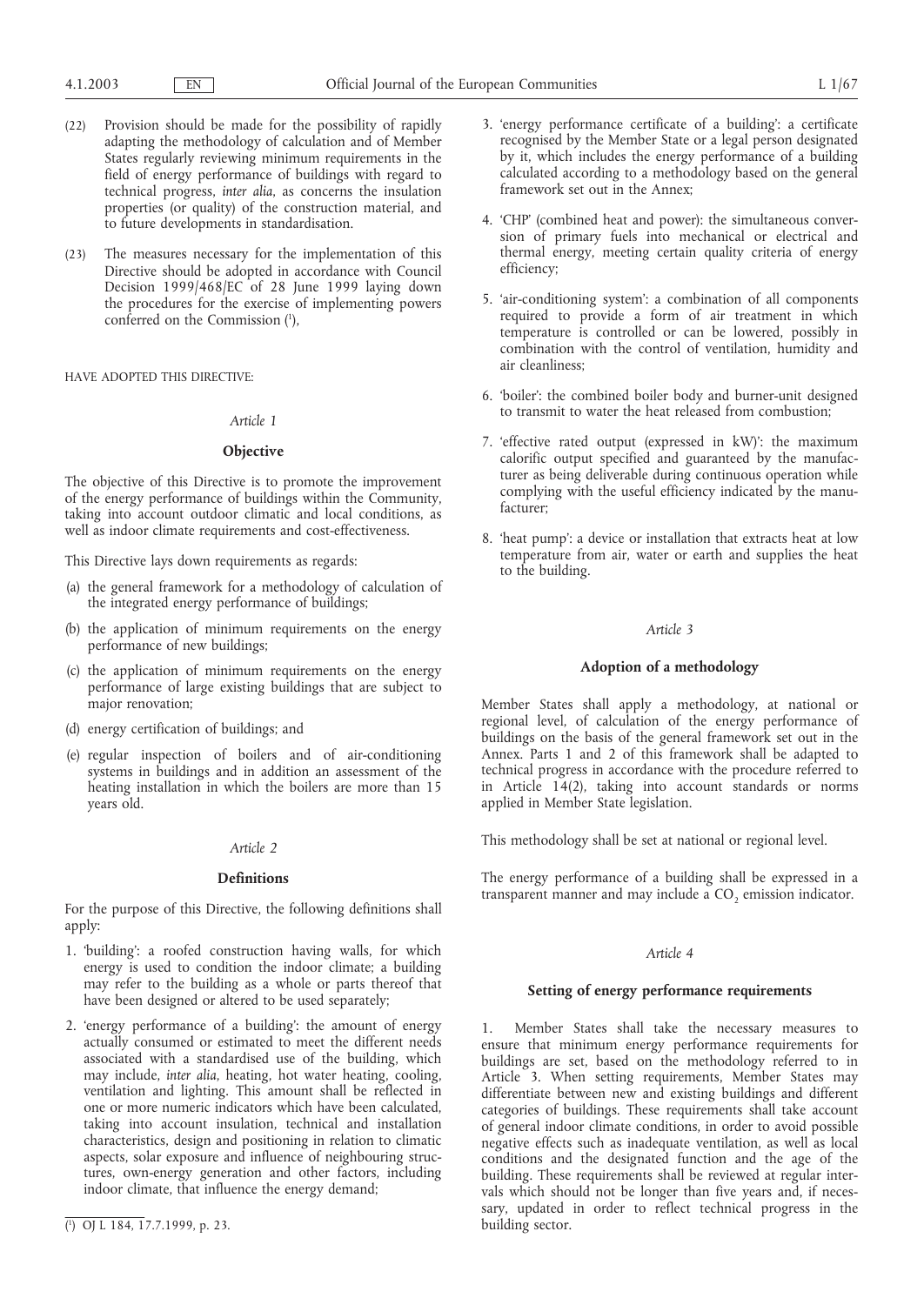2. The energy performance requirements shall be applied in accordance with Articles 5 and 6.

3. Member States may decide not to set or apply the requirements referred to in paragraph 1 for the following categories of buildings:

- buildings and monuments officially protected as part of a designated environment or because of their special architectural or historic merit, where compliance with the requirements would unacceptably alter their character or appearance,
- buildings used as places of worship and for religious activities,
- temporary buildings with a planned time of use of two years or less, industrial sites, workshops and non-residential agricultural buildings with low energy demand and nonresidential agricultural buildings which are in use by a sector covered by a national sectoral agreement on energy performance,
- residential buildings which are intended to be used less than four months of the year,
- stand-alone buildings with a total useful floor area of less than 50 m2.

#### *Article 5*

#### **New buildings**

Member States shall take the necessary measures to ensure that new buildings meet the minimum energy performance requirements referred to in Article 4.

For new buildings with a total useful floor area over 1 000 m2, Member States shall ensure that the technical, environmental and economic feasibility of alternative systems such as:

- decentralised energy supply systems based on renewable energy,
- $-$  CHP,
- district or block heating or cooling, if available,
- heat pumps, under certain conditions,

is considered and is taken into account before construction starts.

# *Article 6*

### **Existing buildings**

Member States shall take the necessary measures to ensure that when buildings with a total useful floor area over 1 000 m<sup>2</sup> undergo major renovation, their energy performance is upgraded in order to meet minimum requirements in so far as this is technically, functionally and economically feasible. Member States shall derive these minimum energy performance requirements on the basis of the energy performance requirements set for buildings in accordance with Article 4. The requirements may be set either for the renovated building as a whole or for the renovated systems or components when these are part of a renovation to be carried out within a limited time period, with the abovementioned objective of improving the overall energy performance of the building.

#### *Article 7*

#### **Energy performance certificate**

1. Member States shall ensure that, when buildings are constructed, sold or rented out, an energy performance certificate is made available to the owner or by the owner to the prospective buyer or tenant, as the case might be. The validity of the certificate shall not exceed 10 years.

Certification for apartments or units designed for separate use in blocks may be based:

- on a common certification of the whole building for blocks with a common heating system, or
- on the assessment of another representative apartment in the same block.

Member States may exclude the categories referred to in Article 4(3) from the application of this paragraph.

2. The energy performance certificate for buildings shall include reference values such as current legal standards and benchmarks in order to make it possible for consumers to compare and assess the energy performance of the building. The certificate shall be accompanied by recommendations for the cost-effective improvement of the energy performance.

The objective of the certificates shall be limited to the provision of information and any effects of these certificates in terms of legal proceedings or otherwise shall be decided in accordance with national rules.

3. Member States shall take measures to ensure that for buildings with a total useful floor area over 1 000 m2 occupied by public authorities and by institutions providing public services to a large number of persons and therefore frequently visited by these persons an energy certificate, not older than 10 years, is placed in a prominent place clearly visible to the public.

The range of recommended and current indoor temperatures and, when appropriate, other relevant climatic factors may also be clearly displayed.

#### *Article 8*

#### **Inspection of boilers**

With regard to reducing energy consumption and limiting carbon dioxide emissions, Member States shall either:

(a) lay down the necessary measures to establish a regular inspection of boilers fired by non-renewable liquid or solid fuel of an effective rated output of 20 kW to 100 kW. Such inspection may also be applied to boilers using other fuels.

Boilers of an effective rated output of more than 100 kW shall be inspected at least every two years. For gas boilers, this period may be extended to four years.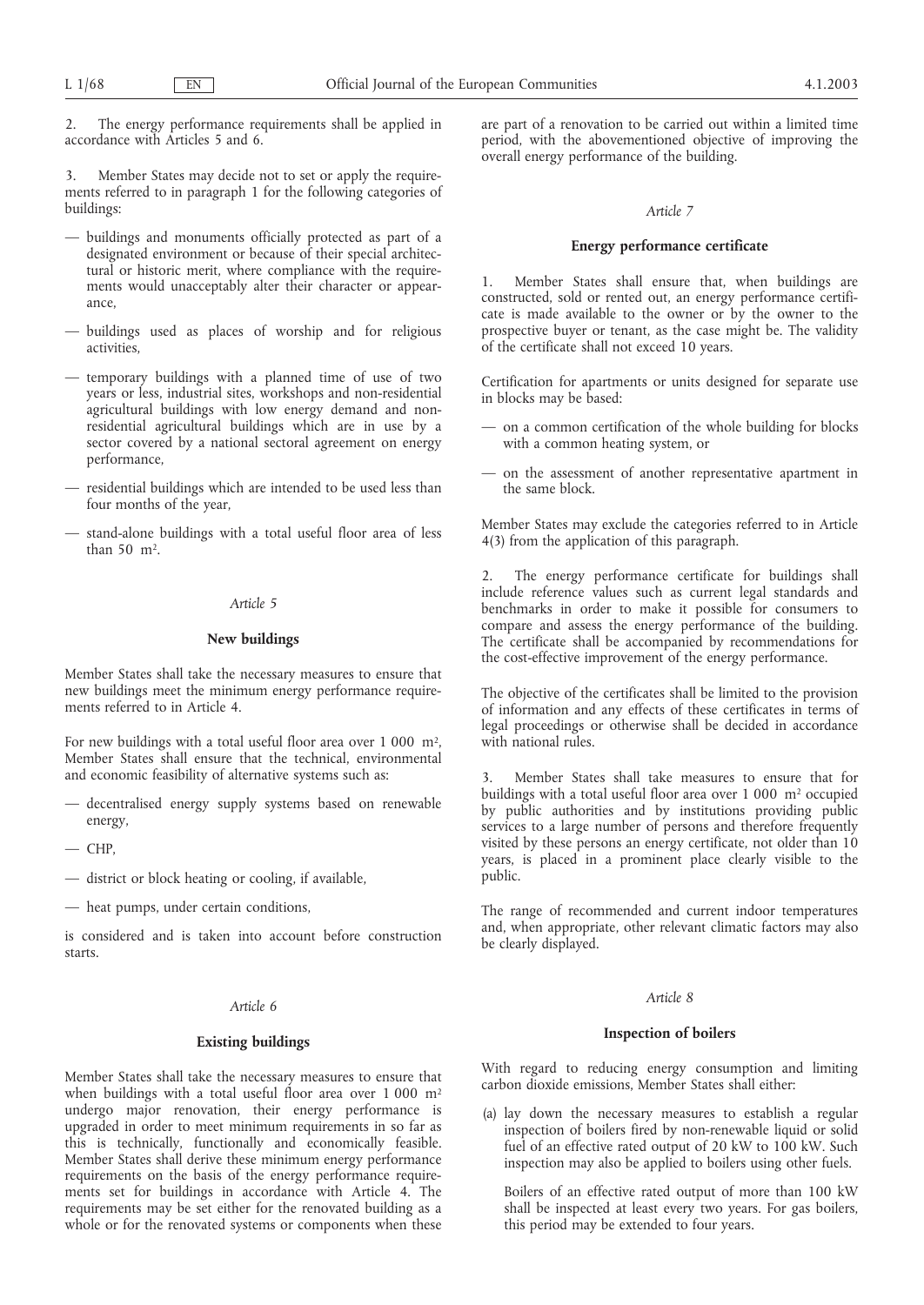For heating installations with boilers of an effective rated output of more than 20 kW which are older than 15 years, Member States shall lay down the necessary measures to establish a one-off inspection of the whole heating installation. On the basis of this inspection, which shall include an assessment of the boiler efficiency and the boiler sizing compared to the heating requirements of the building, the experts shall provide advice to the users on the replacement of the boilers, other modifications to the heating system and on alternative solutions; or

(b) take steps to ensure the provision of advice to the users on the replacement of boilers, other modifications to the heating system and on alternative solutions which may include inspections to assess the efficiency and appropriate size of the boiler. The overall impact of this approach should be broadly equivalent to that arising from the provisions set out in (a). Member States that choose this option shall submit a report on the equivalence of their approach to the Commission every two years.

#### *Article 9*

#### **Inspection of air-conditioning systems**

With regard to reducing energy consumption and limiting carbon dioxide emissions, Member States shall lay down the necessary measures to establish a regular inspection of airconditioning systems of an effective rated output of more than 12 kW.

This inspection shall include an assessment of the air-conditioning efficiency and the sizing compared to the cooling requirements of the building. Appropriate advice shall be provided to the users on possible improvement or replacement of the air-conditioning system and on alternative solutions.

#### *Article 10*

#### **Independent experts**

Member States shall ensure that the certification of buildings, the drafting of the accompanying recommendations and the inspection of boilers and air-conditioning systems are carried out in an independent manner by qualified and/or accredited experts, whether operating as sole traders or employed by public or private enterprise bodies.

### *Article 11*

#### **Review**

The Commission, assisted by the Committee established by Article 14, shall evaluate this Directive in the light of experience gained during its application, and, if necessary, make proposals with respect to, *inter alia*:

(a) possible complementary measures referring to the renovations in buildings with a total useful floor area less than 1 000 m2;

(b) general incentives for further energy efficiency measures in buildings.

#### *Article 12*

#### **Information**

Member States may take the necessary measures to inform the users of buildings as to the different methods and practices that serve to enhance energy performance. Upon Member States' request, the Commission shall assist Member States in staging the information campaigns concerned, which may be dealt with in Community programmes.

#### *Article 13*

#### **Adaptation of the framework**

Points 1 and 2 of the Annex shall be reviewed at regular intervals, which shall not be shorter than two years.

Any amendments necessary in order to adapt points 1 and 2 of the Annex to technical progress shall be adopted in accordance with the procedure referred to in Article 14(2).

#### *Article 14*

#### **Committee**

1. The Commission shall be assisted by a Committee.

2. Where reference is made to this paragraph, Articles 5 and 7 of Decision 1999/468/EC shall apply, having regard to the provisions of Article 8 thereof.

The period laid down in Article 5(6) of Decision 1999/468/EC shall be set at three months.

3. The Committee shall adopt its Rules of Procedure.

#### *Article 15*

#### **Transposition**

1. Member States shall bring into force the laws, regulations and administrative provisions necessary to comply with this Directive at the latest on 4 January 2006. They shall forthwith inform the Commission thereof.

When Member States adopt these measures, they shall contain a reference to this Directive or shall be accompanied by such reference on the occasion of their official publication. Member States shall determine how such reference is to be made.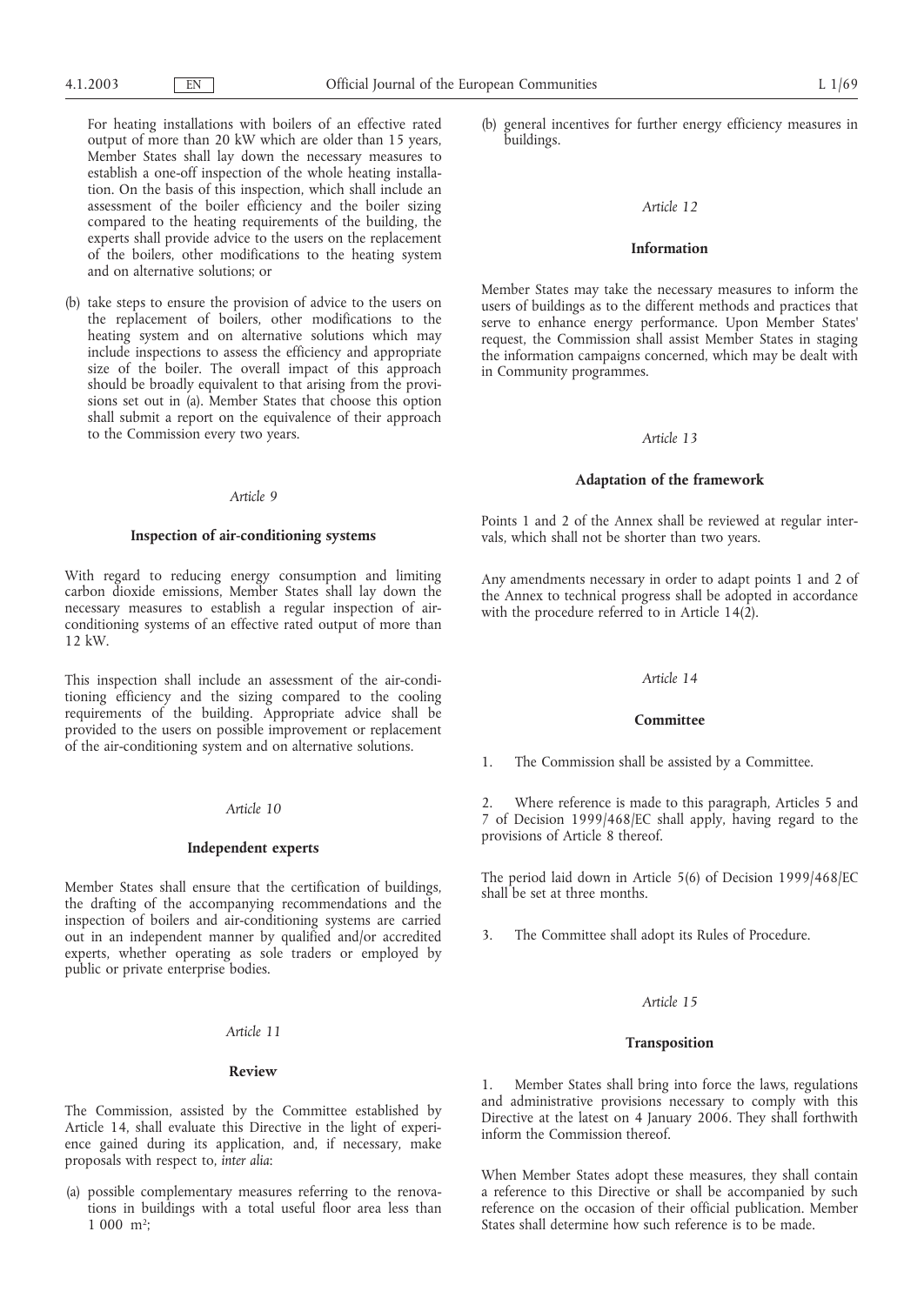2. Member States may, because of lack of qualified and/or accredited experts, have an additional period of three years to apply fully the provisions of Articles 7, 8 and 9. When making use of this option, Member States shall notify the Commission, providing the appropriate justification together with a time schedule with respect to the further implementation of this Directive.

### *Article 16*

# **Entry into force**

This Directive shall enter into force on the day of its publication in the *Official Journal of the European Communities*.

# *Article 17*

# **Addressees**

This Directive is addressed to the Member States.

Done at Brussels, 16 December 2002.

*For the European Parliament*

*The President* P. COX

*For the Council The President* M. FISCHER BOEL